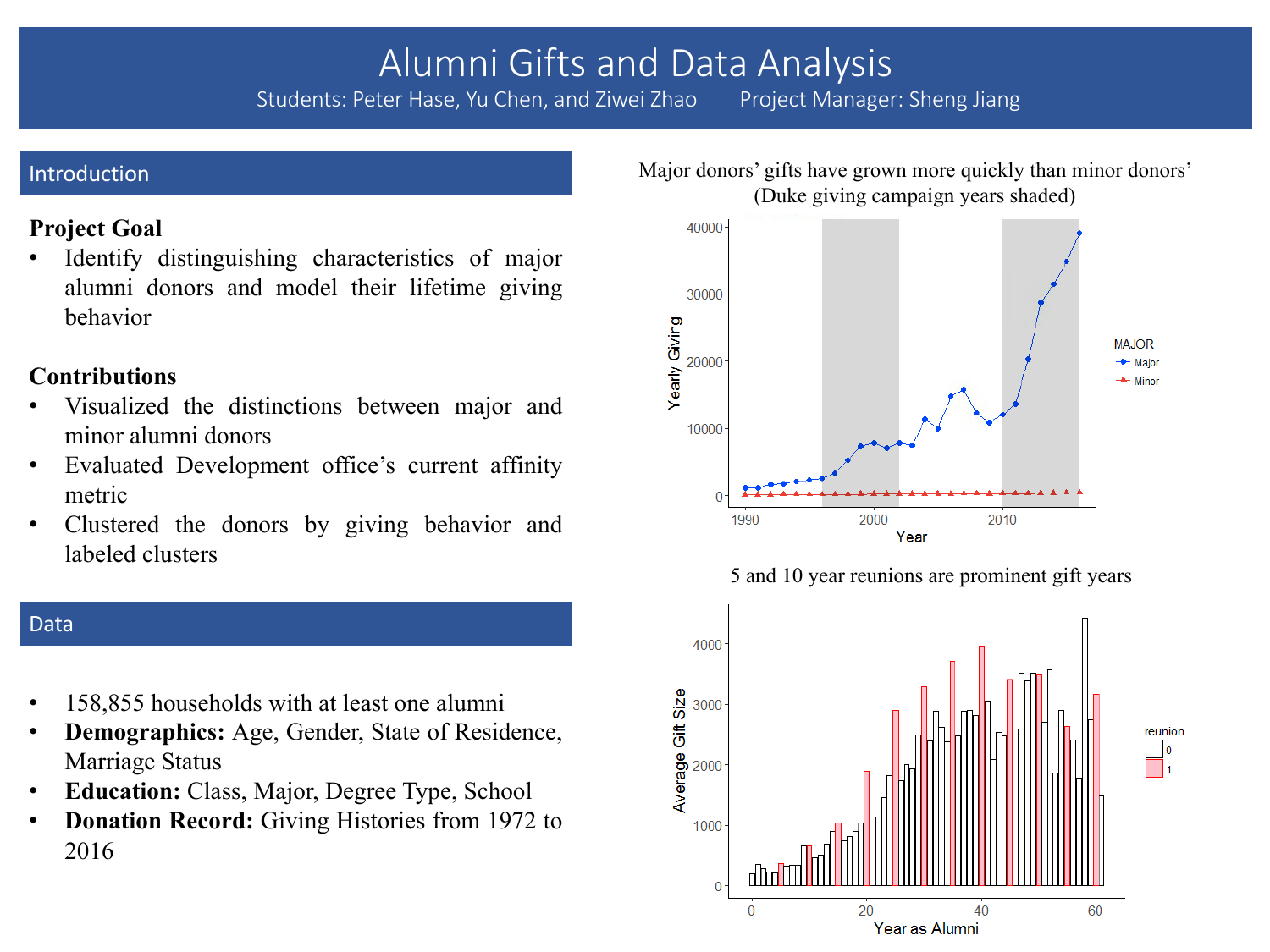#### Stage 1: Affinity Score Examination

## **Methodology**

- Giving behavior regressed onto affinity score
- Covariates included age, gender, education, family characteristics, and Duke event attendance
- F-tests performed to determine relevance of affinity score

### Stage 2: Donor Clustering

## **Methodology**

- Clustered donors had complete 31 year donation trajectories and at least \$1000 cumulative giving
- Features were descriptive statistics drawn from donation trajectories
- 13,574 donors clustered into 7 groups by k-means clustering

# **Clustering Details**

- 31 year window chosen to balance sample size and donation trajectory length
- Number of clusters selected by sum of squared errors
- Mixed feature units transformed and normalized as appropriate

#### Stage 1: Results







Affinity Scores: Extremely High (EH), Very High (VH), High (H), Medium High (Ref), Medium Low (ML), Low (L)